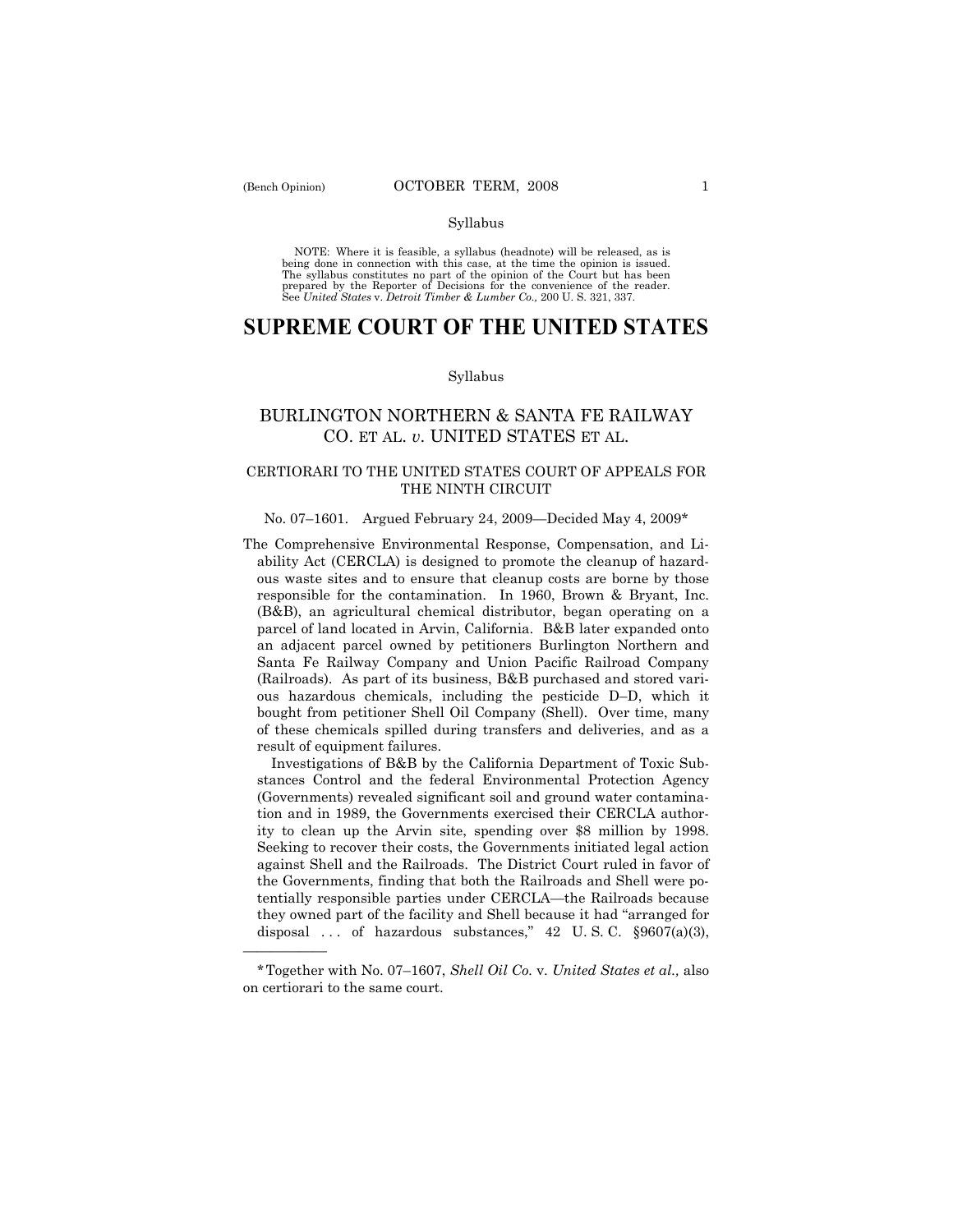#### Syllabus

through D–D's sale and delivery. The District Court apportioned liability, holding the Railroads liable for 9% of the Governments' total response costs, and Shell liable for 6%. On appeal, the Ninth Circuit agreed that Shell could be held liable as an arranger under §9607(a)(3) and affirmed the District Court's decision in that respect. Although the Court of Appeals agreed that the harm in this case was theoretically capable of apportionment, it found the facts present in the record insufficient to support apportionment, and therefore held Shell and the Railroads jointly and severally liable for the Governments' response costs.

*Held:* 

 1. Shell is not liable as an arranger for the contamination at the Arvin facility. Section §9607(a)(3) liability may not extend beyond the limits of the statute itself. Because CERCLA does not specifically define what it means to "arrang[e] for" disposal of a hazardous substance, the phrase should be given its ordinary meaning. In common parlance, "arrange" implies action directed to a specific purpose. Thus, under  $\S 9607(a)(3)$ 's plain language, an entity may qualify as an arranger when it takes intentional steps to dispose of a hazardous substance. To qualify as an arranger, Shell must have entered into D–D sales with the intent that at least a portion of the product be disposed of during the transfer process by one or more of §6903(3)'s methods. The facts found by the District Court do not support such a conclusion. The evidence shows that Shell was aware that minor, accidental spills occurred during D–D's transfer from the common carrier to B&B's storage tanks after the product had come under B&B's stewardship; however, it also reveals that Shell took numerous steps to encourage its distributors to *reduce* the likelihood of spills. Thus, Shell's mere knowledge of continuing spills and leaks is insufficient grounds for concluding that it "arranged for" D–D's disposal. Pp. 8– 13.

 2. The District Court reasonably apportioned the Railroads' share of the site remediation costs at 9%. Calculating liability based on three figures—the percentage of the total area of the facility that was owned by the Railroads, the duration of B&B's business divided by the term of the Railroads' lease, and the court's determination that only two polluting chemicals (not D–D) spilled on the leased parcel required remediation and that those chemicals were responsible for roughly two-thirds of the remediable site contamination—the District Court ultimately determined that the Railroads were responsible for 9% of the remediation costs. The District Court's detailed findings show that the primary pollution at the site was on a portion of the facility most distant from the Railroad parcel and that the hazardouschemical spills on the Railroad parcel contributed to no more than